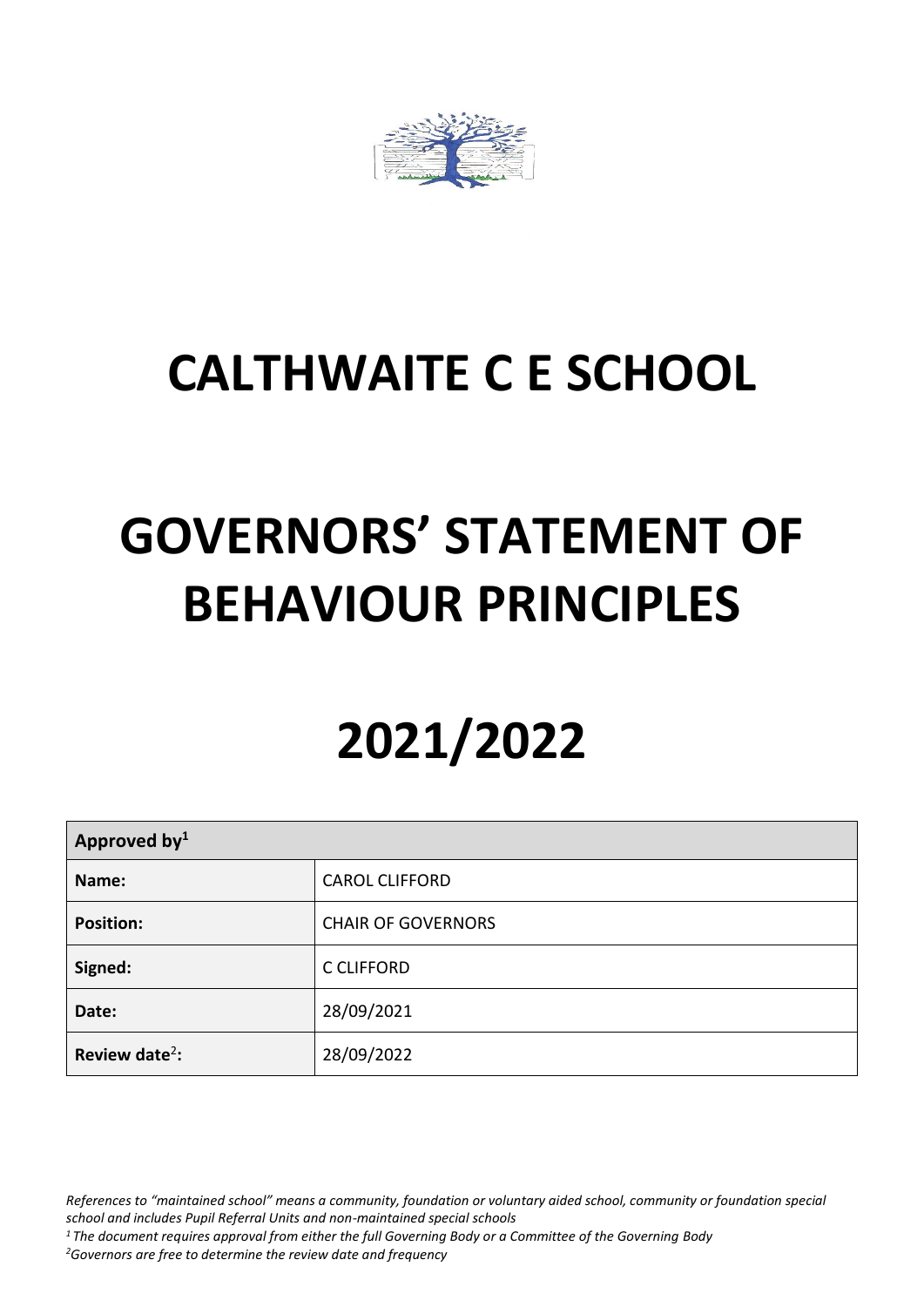# **REVIEW SHEET**

**The information in the table below details earlier versions of this document with a brief description of each review and how to distinguish amendments made since the previous version date (if any).**

| <b>Version</b><br><b>Number</b> | <b>Version Description</b>                                                                                                                                                                                                                                                                                                  | <b>Date of Revision</b> |
|---------------------------------|-----------------------------------------------------------------------------------------------------------------------------------------------------------------------------------------------------------------------------------------------------------------------------------------------------------------------------|-------------------------|
| $\mathbf{1}$                    | Original                                                                                                                                                                                                                                                                                                                    | September 2013          |
| $\overline{2}$                  | Reformatted only                                                                                                                                                                                                                                                                                                            | February 2014           |
| 3                               | Minor amendment to include prevention of Radicalisation                                                                                                                                                                                                                                                                     | August 2015             |
| 4                               | Changes to reflect the fact that from 1 <sup>st</sup> January 2016, schools<br>no longer have a statutory obligation to have in place a Home<br>School Agreement. If schools choose to do so, they can have a<br>voluntary Home School Agreement. Also includes reference to<br>Code of Conduct for staff and other adults. | <b>March 2016</b>       |
| 5                               | Updated to include amendments to statutory guidance                                                                                                                                                                                                                                                                         | <b>March 2017</b>       |
| $6\overline{6}$                 | Updated to include DfE recommendation that Academy Trusts<br>should have a statement of principles                                                                                                                                                                                                                          | September 2019          |
|                                 |                                                                                                                                                                                                                                                                                                                             |                         |
|                                 |                                                                                                                                                                                                                                                                                                                             |                         |
|                                 |                                                                                                                                                                                                                                                                                                                             |                         |
|                                 |                                                                                                                                                                                                                                                                                                                             |                         |
|                                 |                                                                                                                                                                                                                                                                                                                             |                         |
|                                 |                                                                                                                                                                                                                                                                                                                             |                         |
|                                 |                                                                                                                                                                                                                                                                                                                             |                         |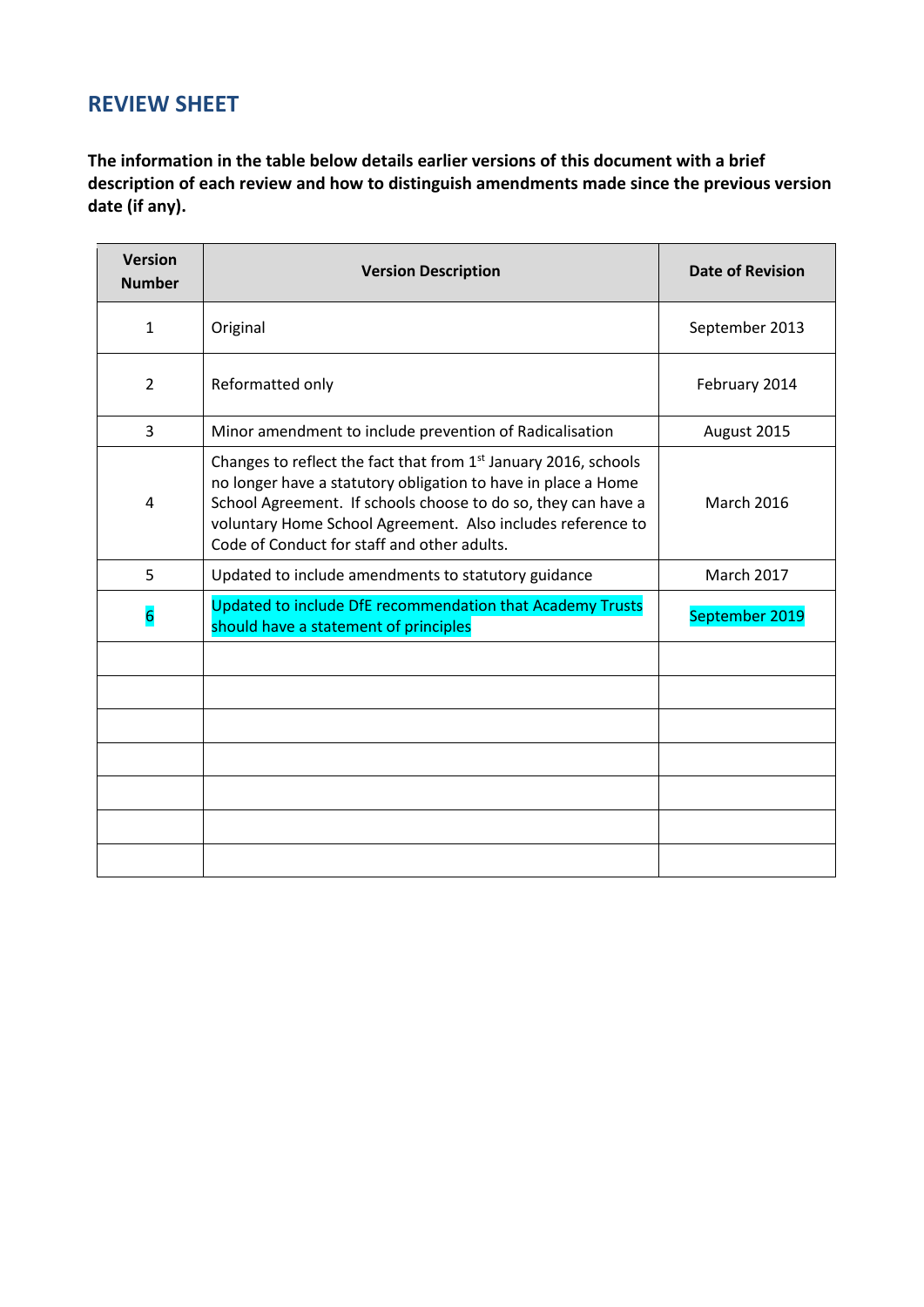## **Definitions**

For the purposes of this Statement, a child, young person, pupil or student is referred to as a 'child' or a 'pupil'.

Wherever the term 'parent' is used this includes any person with parental authority over the child concerned e.g. carers, legal guardians etc.

Wherever the terms 'Governors' or 'Governing Body' are used, this includes the Management Committee of a Pupil Referral Unit and the Academy Trust/Local Advisory Board where they have chosen to adopt a Statement of Principles. [Delete if not applicable]

### **Introduction**

Section 88 of the Education and Inspections Act 2006 requires Governing Bodies and Management Committees of maintained schools to have regard to the statutory guidance from the Secretary of State for Education in making and reviewing a written statement of behaviour. The Governing Body has a duty to produce, and review, a written statement of general principles to guide the Head teacher in determining measures to promote good behaviour and discipline amongst pupils. The document 'Behaviour and discipline in schools' – Guidance for Governing Bodies' has been used as a reference in producing this Statement of Behaviour Principles.

Schools are required to have a Behaviour Policy and procedures which includes the school rules. It is the responsibility of the Head teacher along with the staff in the school to produce our school's Whole School Behaviour Policy and procedures and the duty of the Governing Body to provide the Head teacher with a clear written statement of the principles around which the Whole School Behaviour Policy and procedures will be formed and follow. The Statement of Behaviour Principles will be reviewed regularly as indicated on the title page to take account of any legislative or other changes which may affect the content or relevance of this document. The Statement is published on the school's website.

In deciding on these Behaviour Principles, the Governors consulted with parents, pupils, school staff and the Head teacher to ensure that the Principles are both relevant and appropriate for the standard of behaviour expected (school rules); the use of rewards and sanctions; the circumstances in which reasonable force will be used and when multi-agency assessment will be considered for pupils who display continuous disruptive behaviour in our school.

In terms of staff and other adults, any person whose work brings them into contact with children including volunteers must follow the principles and guidance outlined in the school Code of Conduct for Staff and Other adults. In addition to this Code of Conduct, all employees engaged to work under Teachers' Terms and Conditions of Employment have a statutory obligation to adhere to the 'Teachers' Standards 2012 (rev 2013)' and in relation to the Code of Conduct, Part 2 of the Teachers' Standards – Personal and Professional Conduct.

Part 1 of the Teachers' Standards also requires teachers to Manage behaviour effectively to ensure a good and safe learning environment. In doing so they are required to:

- have clear rules and routines for behaviour in classrooms, and take responsibility for promoting good and courteous behaviour both in classrooms and around the school, in accordance with the school's behaviour policy and procedures;
- have high expectations of behaviour, and establish a framework for discipline with a range of strategies, using praise, sanctions and rewards consistently and fairly;
- manage classes effectively, using approaches which are appropriate to pupils' needs in order to involve and motivate them;
- maintain good relationships with pupils, exercise appropriate authority, and act decisively when necessary.

### **Principles**

#### **Right to feel safe at all times**

All young people and staff have the right to feel safe at all times whilst in school. There should be mutual respect between staff and pupils; pupils and their peers; staff and their colleagues and staff and parents or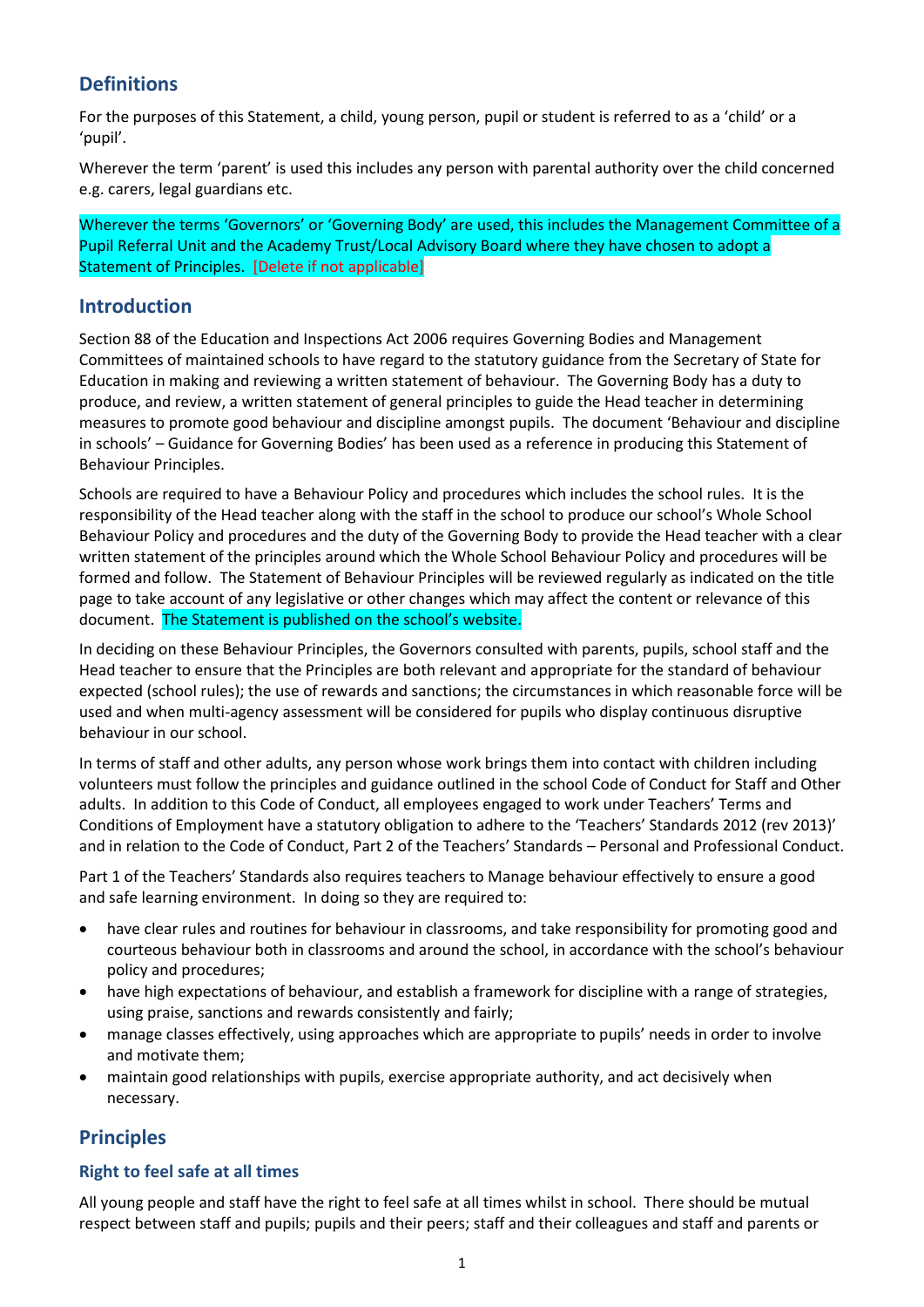other visitors to the school. All members of the school community must be aware that bullying or harassment of any description is unacceptable and, even if it occurs outside normal school hours, will be dealt with in accordance with the sanctions laid out in the Whole School Behaviour Policy and procedures.

All staff must be aware of the risk of radicalisation and be alert to changes in a pupil's behaviour which could indicate that they may need help or protection. The school's Online Safety Policy details our procedures for promoting online safety and preventing access to terrorist and extremist materials when accessing the internet. Pupils' resilience to radicalisation will be built up by achieving a positive ethos in school as laid out in the Whole School Behaviour Policy and procedures and with the promotion of fundamental British values.

#### **High standards of behaviour**

The Governors strongly believe that high standards of behaviour lie at the heart of a successful school. Such expected behaviour will enable all its young people to make the best possible progress in all aspects of their school life and work, and all staff to be able to teach and promote good learning without interruption.

The Governors also believe that the expectation of high standards of behaviour which are required during the school day can have a positive effect on the life of young people outside school in encouraging them to become acceptable members of the wider community.

#### **Inclusivity and Equality**

Our School is an inclusive school. All members of the school community should be free from discrimination of any description and this is further recognised in our Single Equality Scheme and promoted in the day-to-day running of the school. The Whole School Behaviour Policy and procedures must emphasise that bullying and discrimination as a result of gender, race, ability, sexual orientation or background is absolutely unacceptable and attracts a zero tolerance attitude. The Policy and procedures must, therefore, include an anti-bullying statement which is clear, concise and is understood by all members of the school community. Measures to counteract bullying of all forms including cyber bullying, sexting and other forms of peer on peer abuse (also known as child on child abuse) and discrimination will be consistently applied and monitored for their effectiveness.

The school's legal duties to comply with the Equality Act 2010 and which are described in the School's Single Equality Scheme will be further reinforced through the Whole School Behaviour Policy and procedures and will seek to safeguard vulnerable pupils, particularly those with special educational needs where reasonable adjustments in the Behaviour Policy's application may be made.

#### **School Rules**

The Whole School Behaviour Policy and procedures must include details of the school rules. These should set out the expected standards of behaviour, be displayed in all classrooms and shared with and explained to all pupils in an age-appropriate manner. The Governors expect that any school rules are applied consistently across the whole school by staff and others to whom this authority has been given. School rules which are clear and explained to all staff will ensure that staff have the confidence to apply the rules appropriately and where necessary, give rewards for good behaviour and the appropriate level of sanction for inappropriate or unacceptable behaviour.

#### **Rewards**

The Governors expect the Whole School Behaviour Policy and procedures to include a wide range of rewards which are clear and enable staff and others with authority to apply them consistently and fairly across the whole school. The rewards system will encourage good behaviour in the classroom and elsewhere in the school. The Governors expect that any rewards system is explained to others who have responsibility for young people such as extended school provision and, where applicable, home to school transport so that there is a consistent message to pupils that good behaviour reaps positive outcomes. The rewards system must be regularly monitored for consistency, fair application and effectiveness.

#### **Sanctions**

Sanctions for unacceptable/poor behaviour should be known and understood by all staff, other adults with authority for behaviour, pupils and parents. Like rewards, sanctions must be consistently applied across the whole school, including extended school provision and, where applicable, home to school transport. The